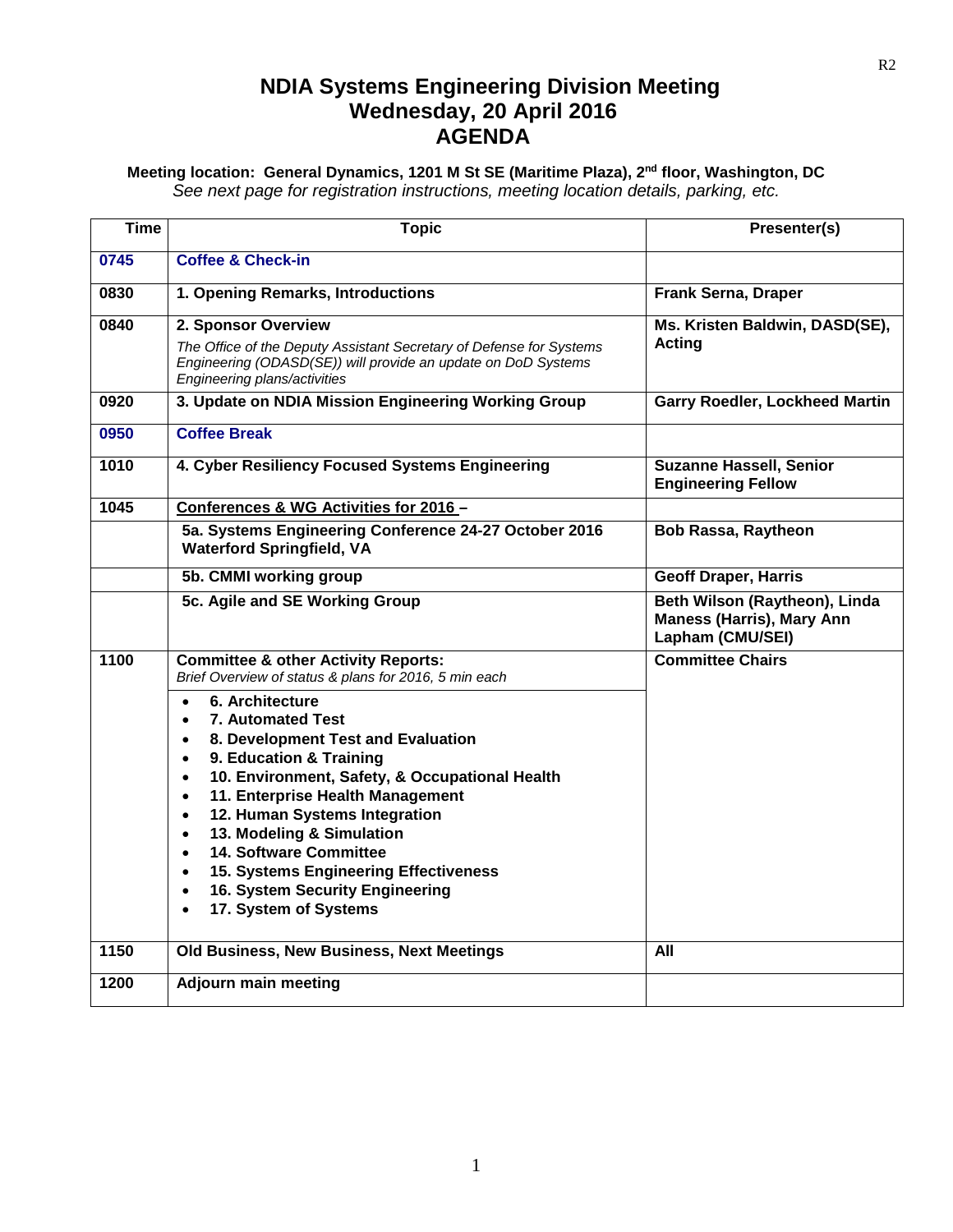## **SE Division Meeting Logistics**

#### **Meeting, Registration & Security Clearance Instructions**

NOTE: Meeting location is the General Dynamics offices, Maritime Plaza I, 1201 M St SE, Washington, DC. The nearest Metro stop is Washington Navy Yard, which is at 1<sup>st</sup> & M St, or 12 of those shorter blocks (but still a good hike!)

There is pay parking available at the General Dynamics facility.

You must enter the building through the parking lot entrance. There is a security guard and a photo ID will be required; company ID will suffice.

Receptionist phone number if you need assistance is 202-454-2900

There is no registration fee for the meeting.

We will be using a registration form for this meeting and there is no fee. Visit Requests and Security Clearances are not needed. The link will be posted shortly before the meeting. Please register for the meeting by going to the NDIA Meetings & Events Site when it is posted or fax the attached registration sheet. <http://www.ndia.org/MEETINGS/Pages/default.aspx>

For additional information, please contact Adrienne White at NDIA AWhite@NDIA.ORG, 703-247-2570

Committee Meetings being held in conjunction with the full SE Division Meeting are shown on the following pages. All Systems Engineering Division members are invited and welcomed to participate in any of the Committee meetings.